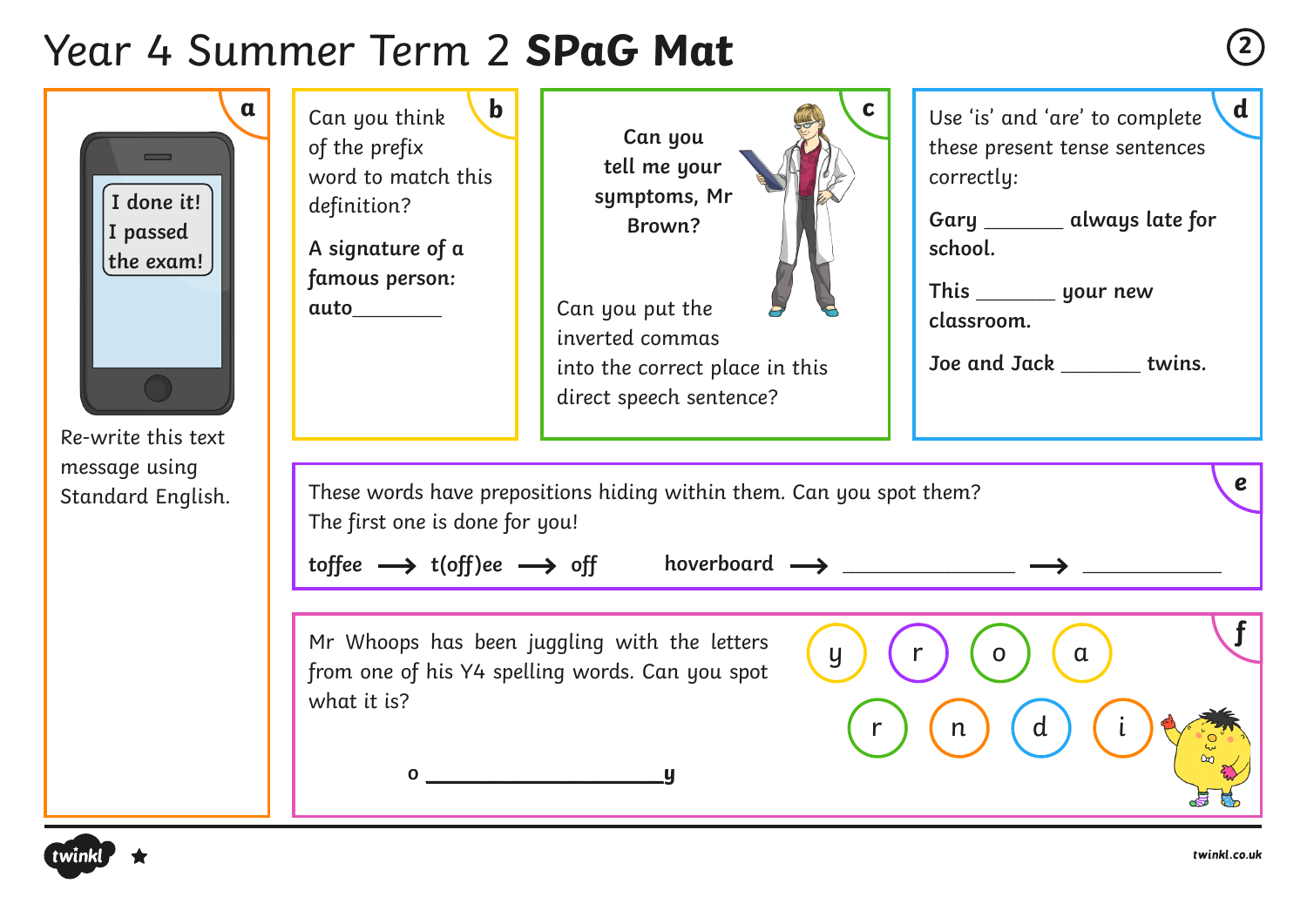# Year 4 Summer Term 2 **SPaG Mat <sup>2</sup>**

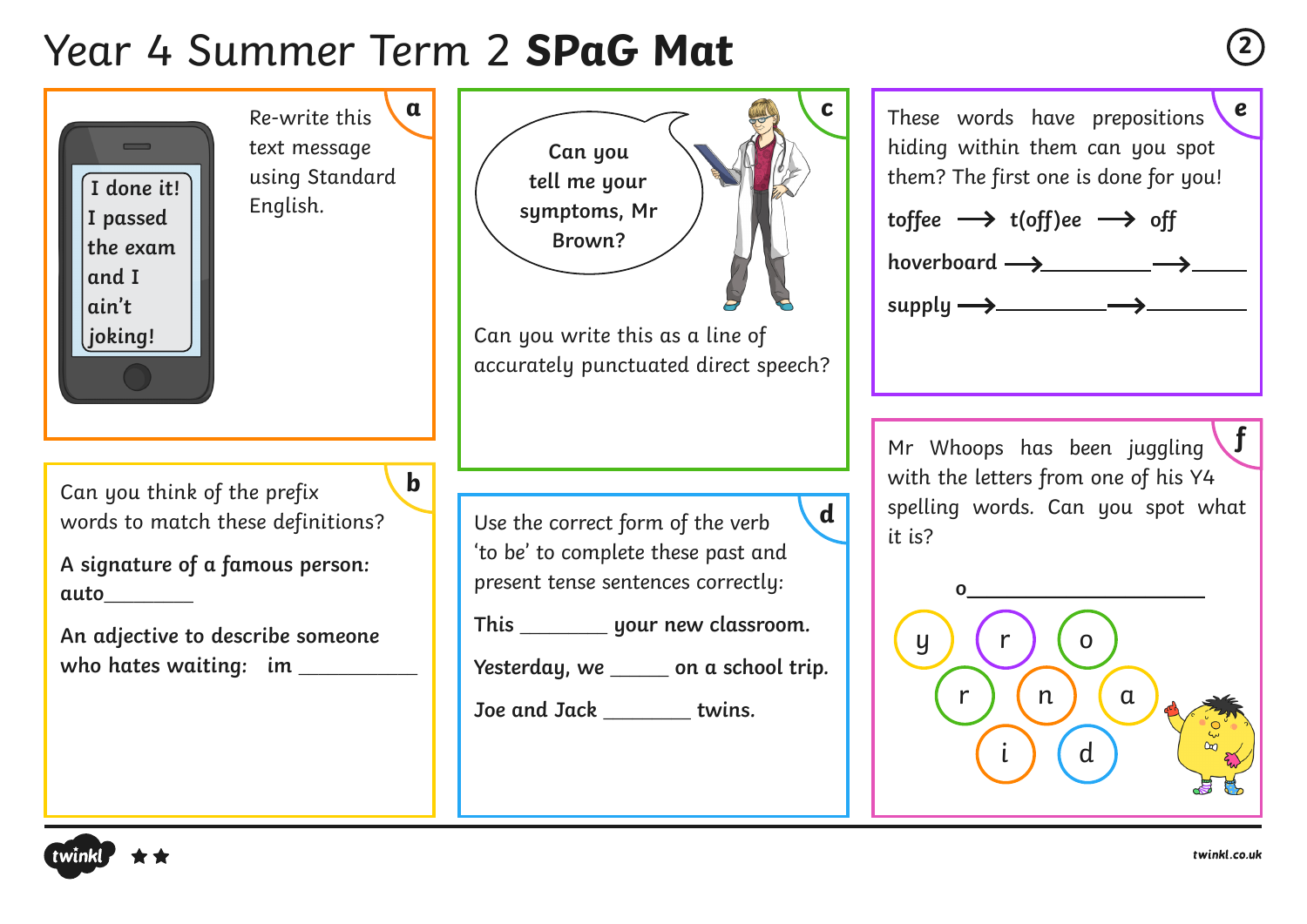# Year 4 Summer Term 2 **SPaG Mat <sup>2</sup>**

| $\mathbf a$<br>$\equiv$<br>I done it! I<br>passed the<br>exam and I<br>ain't joking!<br>I runned<br>all the way<br>home to tell<br>my mum.<br>Re-write this text<br>message using<br>Standard English. | $\mathbf b$<br>Can you<br>think of the<br>prefix words<br>to match these<br>definitions?<br>A signature of a<br>famous person:<br>An adjective<br>to describe<br>someone who<br>hates waiting: | d<br>Use the correct form of the verb 'to be'<br>to complete these past and present tense<br>sentences correctly:<br>Yesterday, we __________ thousands of<br>miles away back in England. But today,<br>my parents and I ____________ on holiday in<br>Greece. The journey from the airport to our<br>hotel ____________ long and tiring on a coach,<br>so today Dad ___________ going to hire a car. | $\boldsymbol{e}$<br>These words have prepositions hiding<br>within them can you spot them? The<br>first one is done for you!<br>toffee $\longrightarrow$ t(off)ee $\longrightarrow$ off<br>hoverboard $\longrightarrow$ $\longrightarrow$<br>$supply \longrightarrow$<br>Now, use one of your prepositions in a<br>sentence containing a subordinate clause. |
|--------------------------------------------------------------------------------------------------------------------------------------------------------------------------------------------------------|------------------------------------------------------------------------------------------------------------------------------------------------------------------------------------------------|-------------------------------------------------------------------------------------------------------------------------------------------------------------------------------------------------------------------------------------------------------------------------------------------------------------------------------------------------------------------------------------------------------|--------------------------------------------------------------------------------------------------------------------------------------------------------------------------------------------------------------------------------------------------------------------------------------------------------------------------------------------------------------|
|                                                                                                                                                                                                        | Can you<br>tell me your<br>symptoms,<br>Mr Brown?                                                                                                                                              | $\mathbf{C}$<br>Can you write this as<br>Now, invent<br>a line of accurately-<br>a line of direct<br>punctuated direct<br>speech to show Mr<br>Brown's reply.<br>speech?                                                                                                                                                                                                                              | Mr Whoops has been juggling with the<br>letters from one of his Y4 spelling words.<br>Can you spot what it is?<br>y<br>$\mathsf{n}$<br>$\alpha$<br>$\mathsf{d}$                                                                                                                                                                                              |

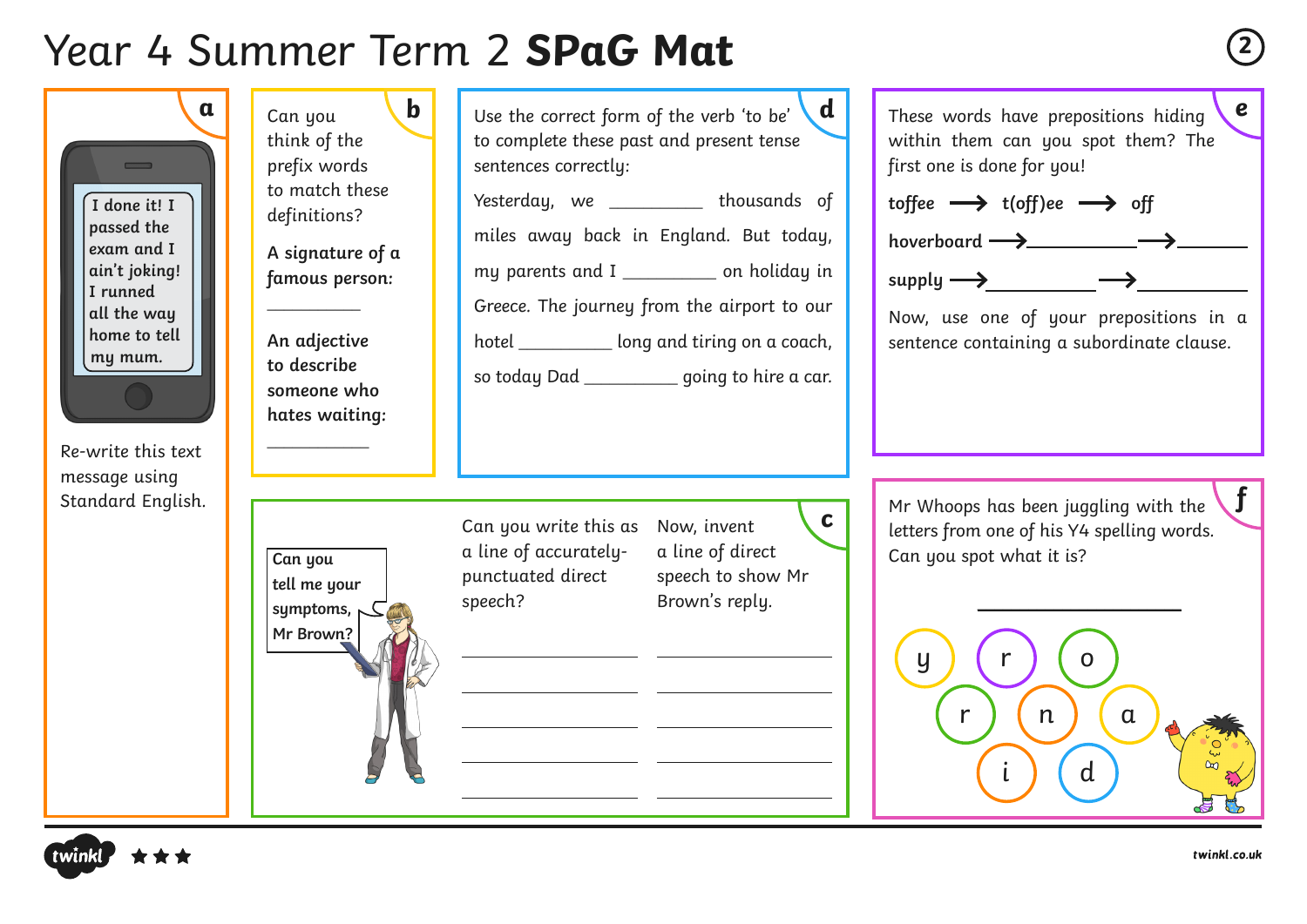## Year 4 Summer Term 2 SPaG Mat **Answers <sup>2</sup>**

| α<br>$\overline{\phantom{0}}$<br>I done it!<br>I passed<br>the exam!<br>Re-write this text<br>message using<br>Standard English.<br>I did it!/I've done<br>it! I passed the<br>exam! | $\mathbf b$<br>Can you think<br>of the prefix<br>word to match this<br>definition?<br>A signature of a<br>famous person:<br>auto<br>autograph                                                                                                              | "Can you<br>tell me your<br>symptoms, Mr<br>Brown?"<br>Can you put the<br>inverted commas<br>into the correct place in this<br>direct speech sentence? | $\mathbf d$<br>Use 'is' and 'are' to complete<br>these present tense sentences<br>correctly:<br>Gary <u>is</u> always late for<br>school.<br>This is your new<br>classroom.<br>Joe and Jack are<br>twins. |
|--------------------------------------------------------------------------------------------------------------------------------------------------------------------------------------|------------------------------------------------------------------------------------------------------------------------------------------------------------------------------------------------------------------------------------------------------------|--------------------------------------------------------------------------------------------------------------------------------------------------------|-----------------------------------------------------------------------------------------------------------------------------------------------------------------------------------------------------------|
|                                                                                                                                                                                      | $\boldsymbol{e}$<br>These words have prepositions hiding within them. Can you spot them?<br>The first one is done for you!<br>toffee $\longrightarrow$ t(off)ee $\longrightarrow$ off hoverboard $\longrightarrow$ _____________ $\longrightarrow$<br>over |                                                                                                                                                        |                                                                                                                                                                                                           |
|                                                                                                                                                                                      | what it is?<br>0                                                                                                                                                                                                                                           | Mr Whoops has been juggling with the letters<br>$\overline{y}$<br>from one of his Y4 spelling words. Can you spot<br>rdinar                            | $\alpha$<br>Ω                                                                                                                                                                                             |

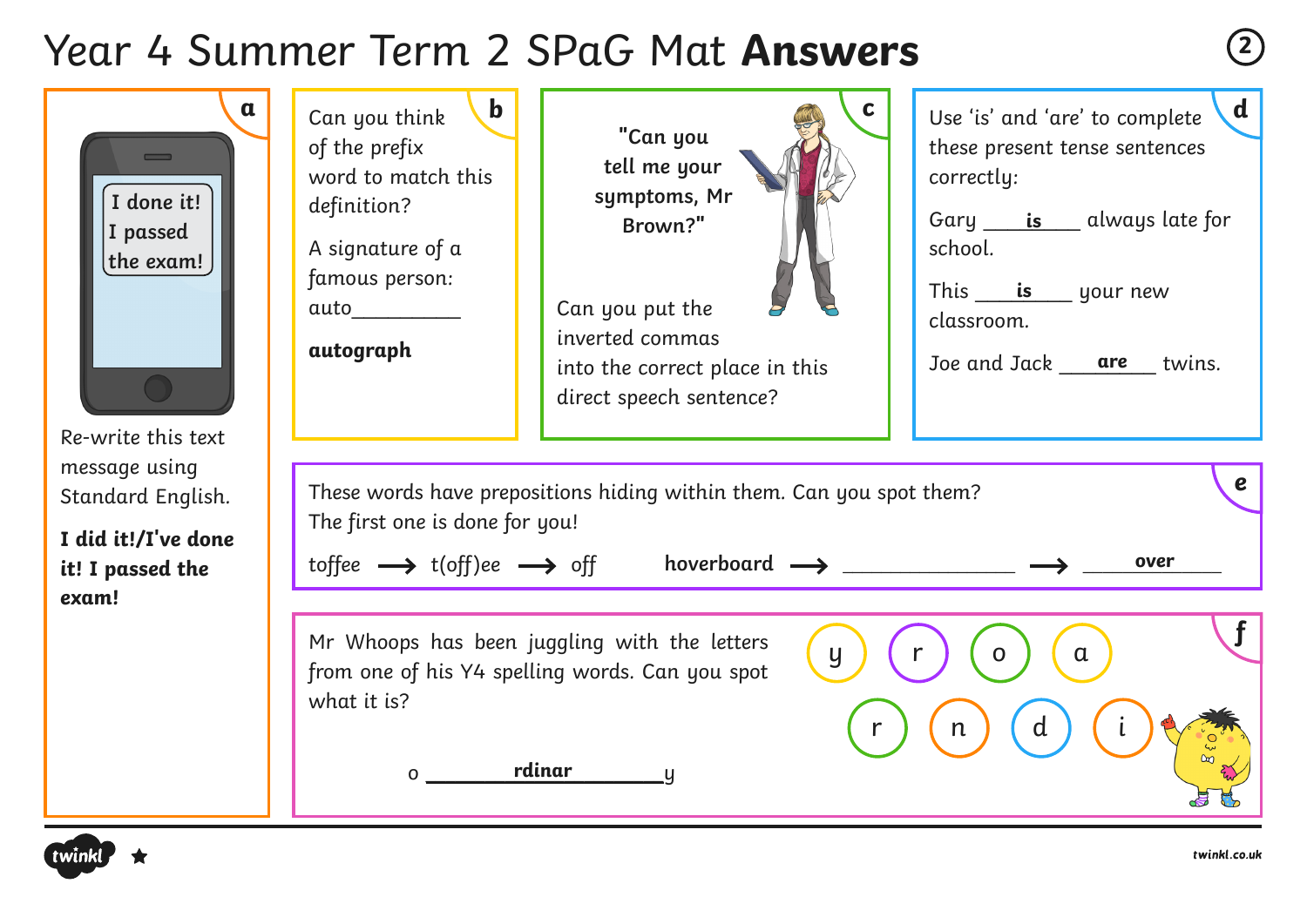## Year 4 Summer Term 2 SPaG Mat **Answers <sup>2</sup>**





**f**